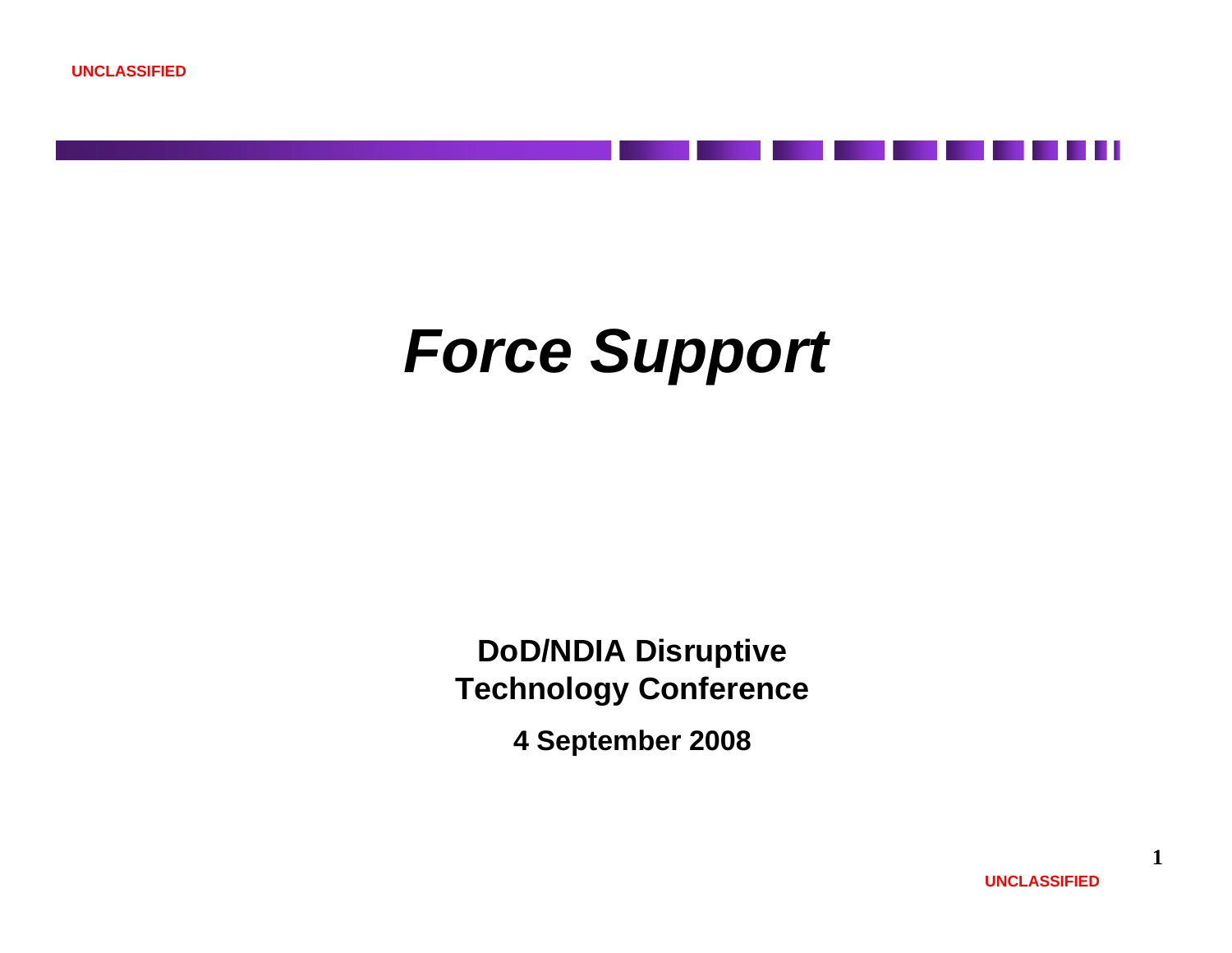# *Force Support FCB*

- New Functional Capability Boards (FCBs) were directed to stand up in March 2008
	- Three new FCBs included Force Support, Building Partnerships, and Corporate Management & Support
	- Force Management and Joint Training FCBs were directed to stand down
- Force Support Tier 2 Joint Capability Areas (JCAs) include:
	- **Force Preparation**
	- **Force Management**
- **Installations Support**
- Health Readiness
- $\overline{\phantom{a}}$ Human Capital Management
- Principal Deputy Director for Force Management, J8 is the Chair of the FS FCB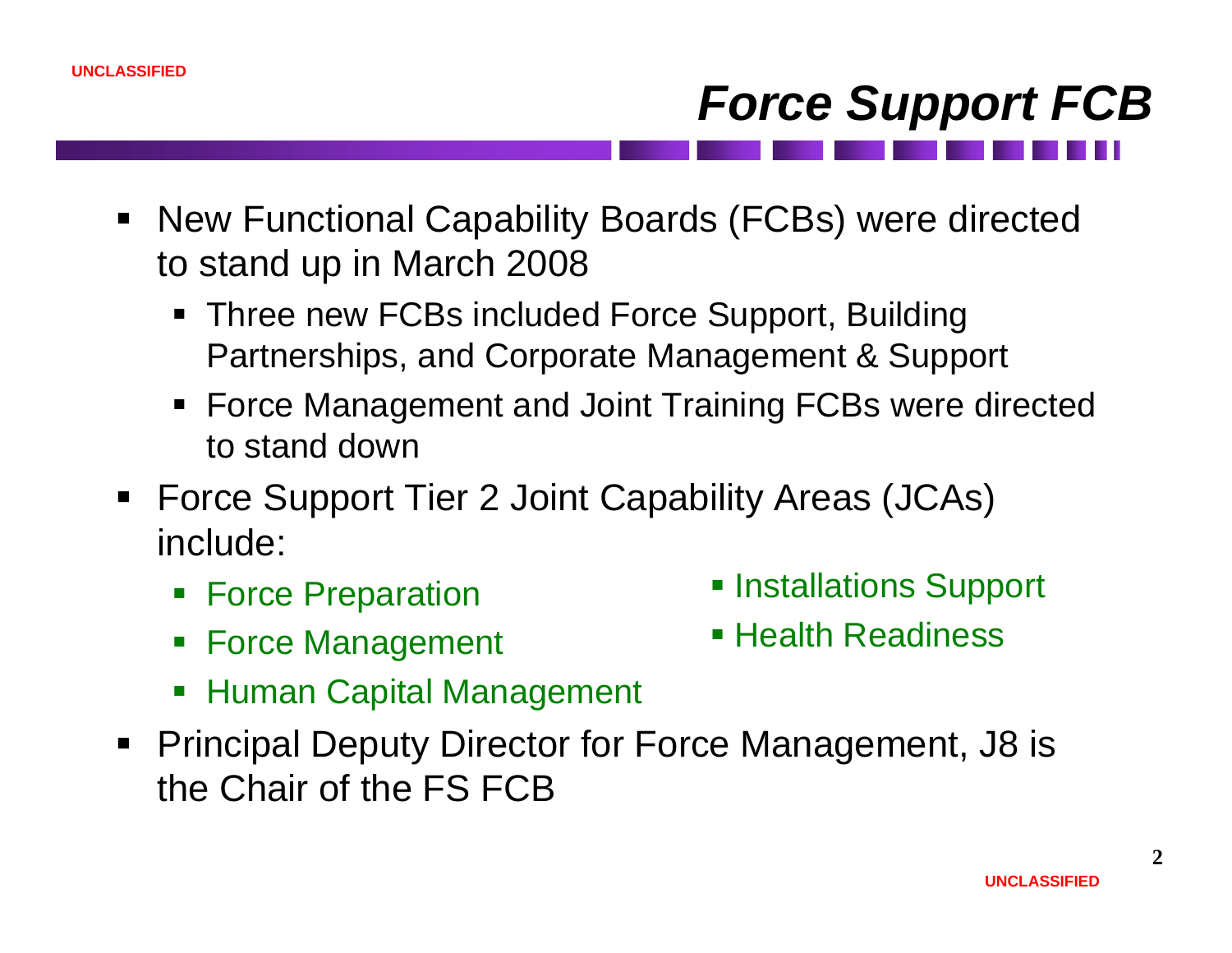#### **UNCLASSIFIED**

## *Force Support as a Capability Area*

- Force Support is not a 'natural' capability area
	- DoD is not organized with a 'Force Support' office or structure
	- Capabilities under Force Support are managed in disparate offices within the Joint Staff and OSD
		- Health Readiness OSD(Health Affairs) and Joint Staff/J4
		- **Installations OSD (Installations & Engineering)**
		- Human Capital Management OSD (Personnel & Readiness) and Joint Staff/J1
		- Force Preparation OSD(P&R) and Joint Staff/J7
		- Force Management OSD(P&R) and Joint Staff/J8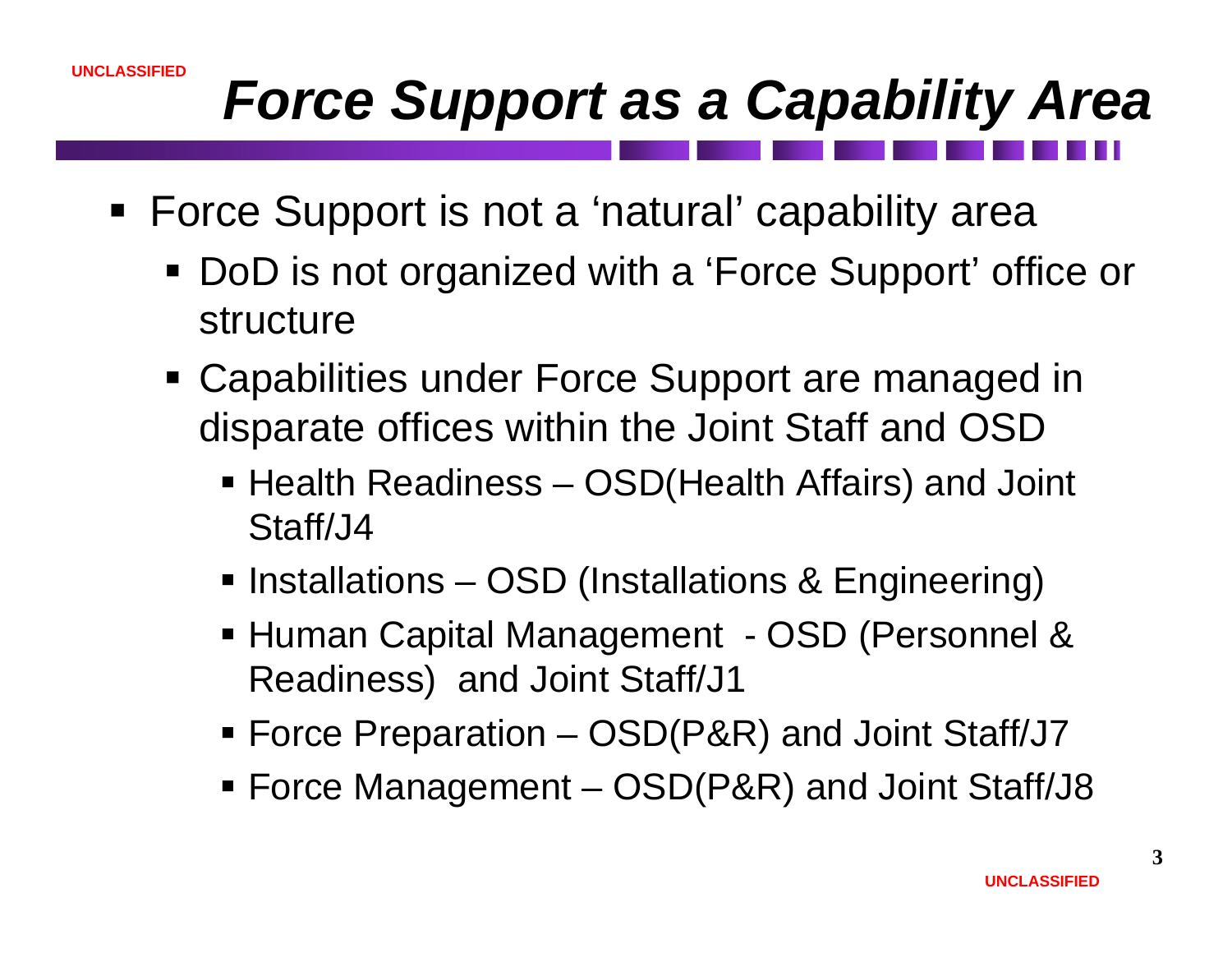### *Force Support Tier 2 & 3 JCAs*

#### **Force Management**

- Global Force Management
- **Force Configuration**
- $\blacksquare$ Global Posture Execution

#### ٠ **Force Preparation**

- $\blacksquare$ **Training**
- $\blacksquare$ **Exercising**
- $\blacksquare$ Educating
- $\blacksquare$ Doctrine
- $\blacksquare$ Lessons Learned
- $\blacksquare$ **Concepts**
- ٠ Experimentation
- E **Human Capital Management**
	- Personnel & Family Support
	- $\blacksquare$ Personnel Management

#### $\blacksquare$ **Health Readiness**

- $\blacksquare$ Force Health Protection
- Health Care Delivery
- ٠ Health Service Support
- $\blacksquare$  **Installations Support**
	- $\blacksquare$ Real Property Life Cycle Management
	- Installation Services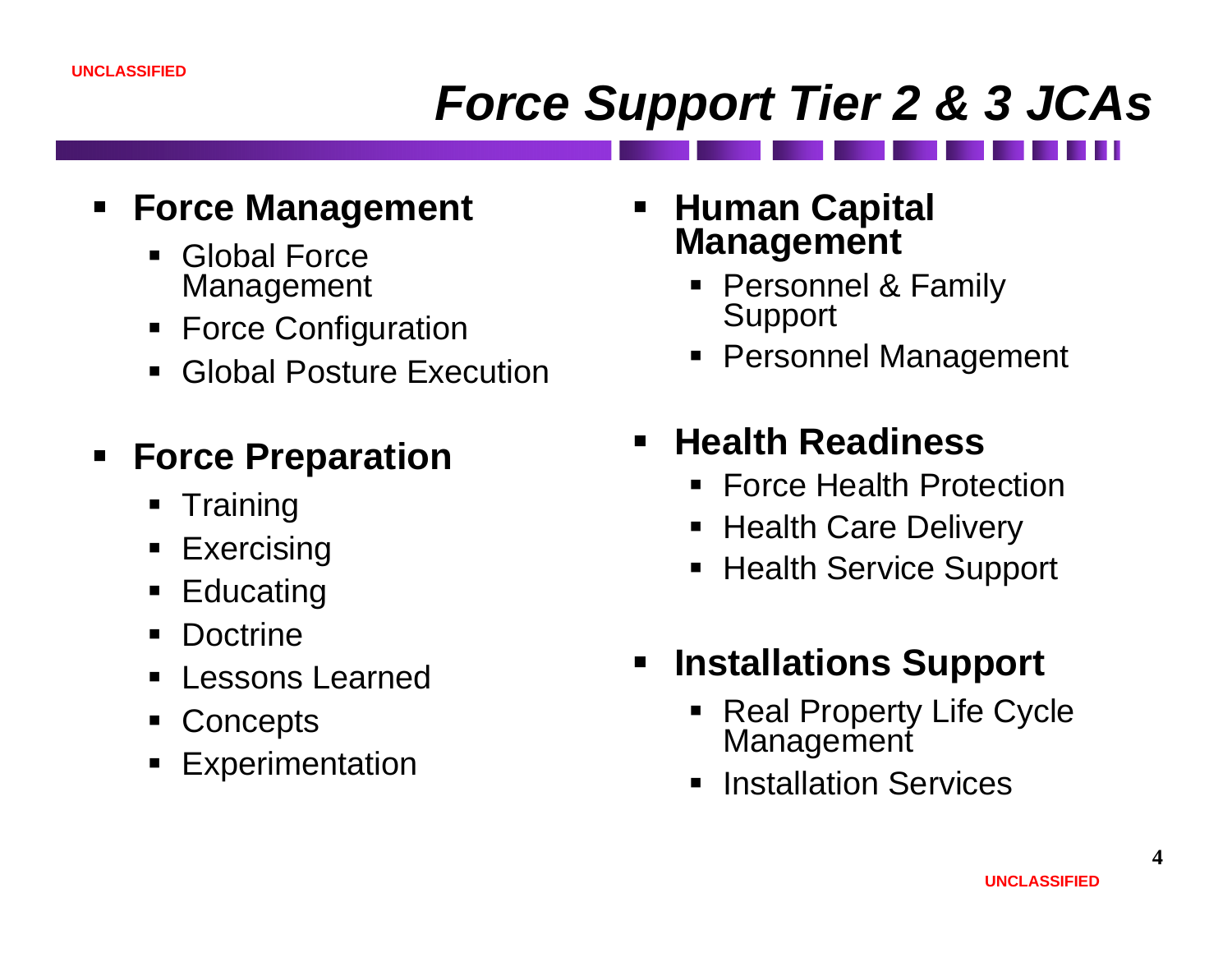### *Force Support Portfolio Includes:*

- ш Force Management
	- $\blacksquare$ Force Sufficiency effort
	- $\overline{\phantom{a}}$ GFM-Data Initiative
	- $\blacksquare$  Defense Readiness Reporting System (DRRS)
- ш Force Preparation
	- p. Equipping the Reserve
	- $\mathbb{R}^3$  COCOM Joint Training and Exercise Engagement
	- $\mathbb{R}^3$  Language and Cultural Awareness Training
- П Human Capital Management
	- $\blacksquare$  . Support to Families
	- $\overline{\phantom{a}}$ Mil-Civ Conversions
	- $\mathbb{R}^3$ Grow the Force Initiatives
	- $\overline{\phantom{a}}$  COCOM Manpower Review
- Health Readiness
	- $\mathcal{L}_{\mathcal{A}}$ TRICARE Benefit Reform
	- $\overline{\mathbb{R}}$  Healthcare Facility **Recapitalization**
	- Wounded Warrior
- Installations Support
	- $\blacksquare$  Facilities Sustainment / Modernization
	- $\blacksquare$ BRAC
	- Rebasing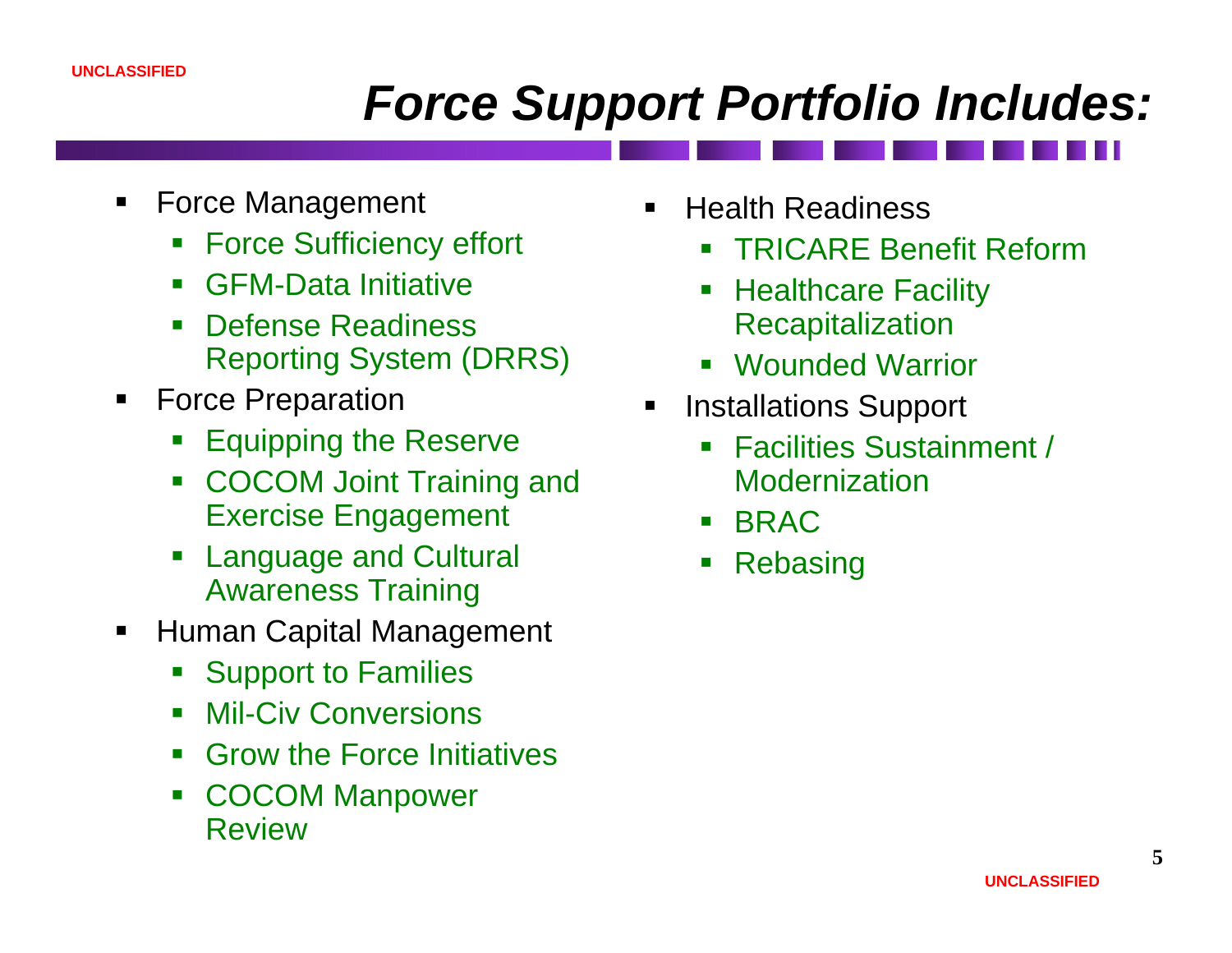

## *Where Technology Can Help*

- Language Translation
- $\blacksquare$ Training Simulation (individual and collective)
- $\blacksquare$  Medical Care
	- Need to reduce health care cost growth while improving ability to deliver care
- $\blacksquare$  Global Force Management Visibility
	- Personnel
	- **Equipment**
	- П **Organizations**
- **Facilities Sustainment E.G. Energy Efficiencies**